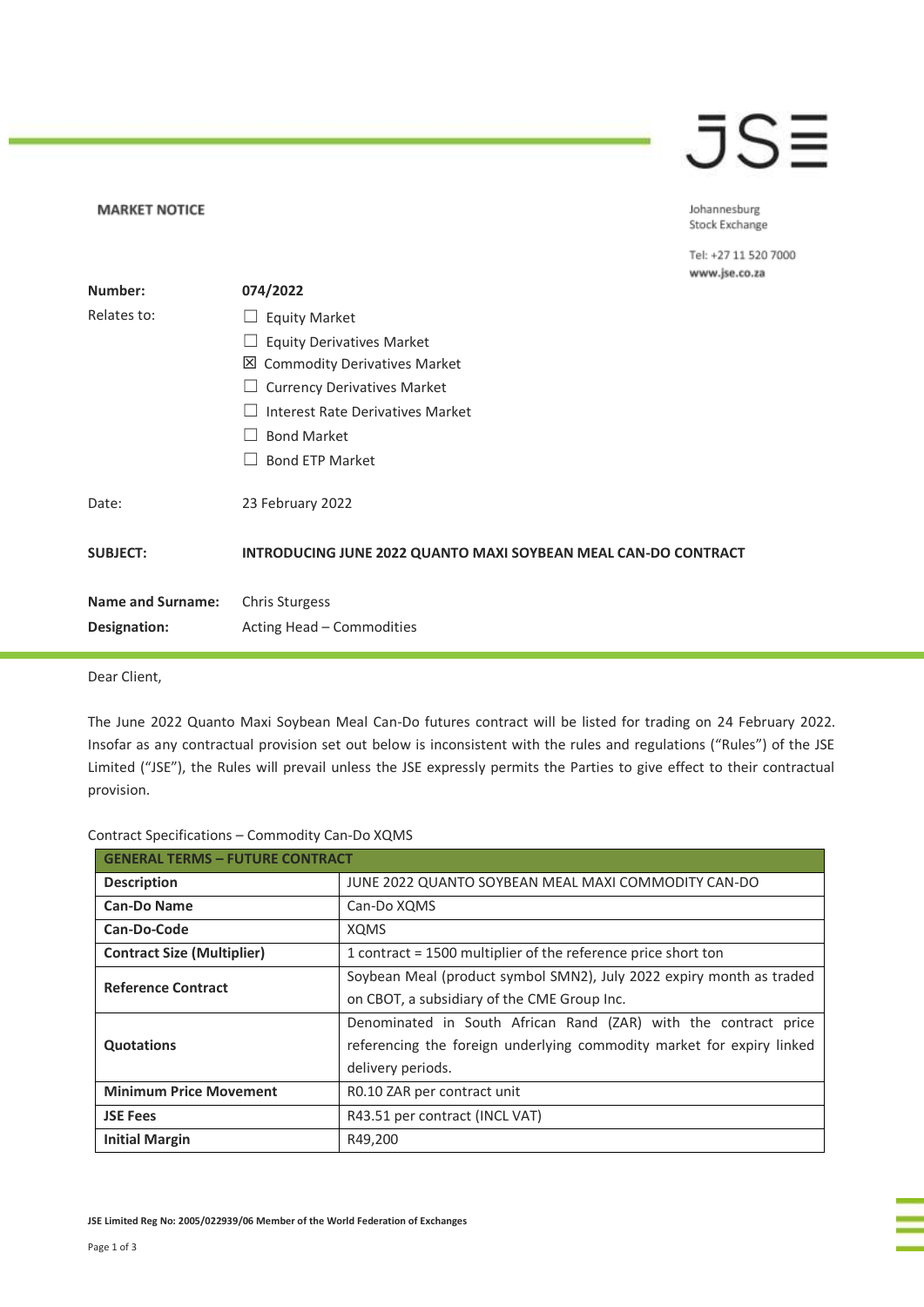## $JSE$

ī

| Calendar spread margin                      | R8,690                                                                      |  |
|---------------------------------------------|-----------------------------------------------------------------------------|--|
| <b>Position Limits</b>                      | Not applicable                                                              |  |
|                                             | The date the Can-Do position is first entered into by the clients and       |  |
| <b>Trade Date</b>                           | captured by the JSE.                                                        |  |
|                                             | Any day on which banks are open for a normal trading day in                 |  |
| <b>Business Day</b>                         | Johannesburg and prices are published by the JSE.                           |  |
| <b>Underlying</b>                           |                                                                             |  |
|                                             | A Soybean Meal futures contract meeting all specifications as listed and    |  |
| <b>Underlying Future</b>                    | traded on CBOT, a subsidiary of the CME Group Inc. The JSE reserves the     |  |
|                                             | right to amend the contract specifications including settlement             |  |
|                                             | methodology should this be amended by the reference exchange.               |  |
|                                             | Snapshots of contract will be taken between 16h55 and 17h00. Based on       |  |
| <b>Daily MTM</b>                            | the random snapshot selected the MTM will be calculated as the middle of    |  |
|                                             | the double based on best bid and offer. There will be no foreign exchange   |  |
|                                             | rate adjustments.                                                           |  |
| <b>Daily MTM time</b>                       | 16h55-17h00                                                                 |  |
|                                             | As agreed by the Long and the Short Party on the trade date in Rand cents   |  |
| Initial reference level                     | per short ton. Confirmed by the EFR transaction generated by the exchange   |  |
|                                             | upon confirmation of the Can-Do trade. The report only transactions will    |  |
|                                             | be facilitated by the JSE.                                                  |  |
| <b>Underlying Currency</b>                  | Rand (ZAR)                                                                  |  |
| Last trading date                           | 24 June 2022                                                                |  |
| <b>Settlement Date</b>                      | 27 June 2022                                                                |  |
| <b>Valuation Frequency</b>                  | Daily between 16h55 and 17h00                                               |  |
| <b>TERMS &amp; CONDITIONS - Can-Do XQMS</b> |                                                                             |  |
| <b>Type</b>                                 | Can-Do Future                                                               |  |
| <b>Buyer</b>                                | Is the party that is the Long Party to the Can-Do Future                    |  |
| <b>Seller</b>                               | Is the party that is the Short Party to the Can-Do Future                   |  |
|                                             | As agreed by the Long and the Short Party on the trade date in Rand cents   |  |
| <b>Initial Futures Price</b>                | per short ton. Confirmed by the EFR transaction generated by the exchange   |  |
|                                             | upon confirmation of the Can-Do trade. The report only transactions will    |  |
|                                             | be facilitated by the JSE.                                                  |  |
| <b>PROCEDURE AT EXPIRATION</b>              |                                                                             |  |
|                                             | The final settlement price for cash settlement of the contract will require |  |
|                                             | only CME Group closing price, denominated in ZAR. The CME Group             |  |
| <b>Final valuation and cash settlement</b>  | settlement value (MTM) published on the last trading date of the South      |  |
|                                             | African contract, for avoidance of doubt 24 June 2022, will be applied as   |  |
|                                             | the final cash settlement value on settlement date 27 June 2022 There will  |  |
|                                             | be no foreign exchange rate adjustments.                                    |  |
| <b>GENERAL TERMS - OPTIONS CONTRACT</b>     |                                                                             |  |
| <b>Description</b>                          | JUNE 2022 QUANTO SOYBEAN MEAL COMMODITY CAN-DO OPTION                       |  |
| <b>Can-Do Name</b>                          | Can-Do XQMS                                                                 |  |